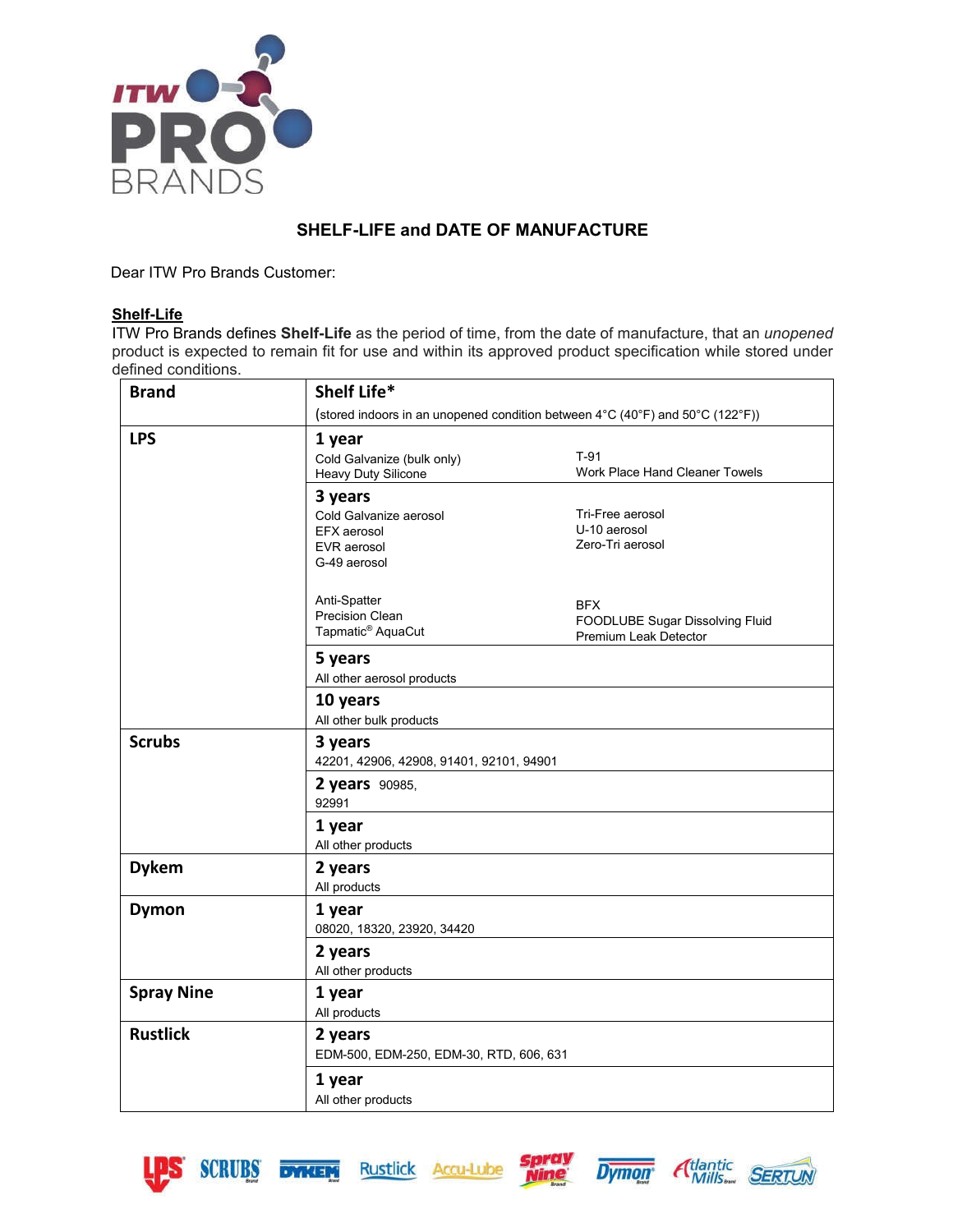

| Accu-lube                                   | 2 years                                                                           |
|---------------------------------------------|-----------------------------------------------------------------------------------|
|                                             | LB-1000, LB-1100, LB-6100, PowerStamp II, PowerStamp III, Synthetic, Synthetic II |
|                                             | 3 years                                                                           |
|                                             | All other products                                                                |
| <b>Cedar/MetalMates</b>                     | 1 year                                                                            |
|                                             | All products                                                                      |
| <b>Atlantic Mills/ Sertun</b><br>Indefinite |                                                                                   |
|                                             | All products                                                                      |
| <b>Crystal/DiamondKote</b>                  | Varies by product                                                                 |
|                                             | Refer to COA                                                                      |

*\* A one year-extension on shelf-life can be granted if a representative product from each lot number is provided for examination and the material is found to conform to all specifications. Shelf-life extension requests must be requested with ITW Pro Brands Customer Service prior to submitting material. Requestors will be responsible for all shipping costs for provided samples. No shelf life extensions will be provided for products more than one year beyond their original shelf life.*

## **Determining Date of Manufacture:**

| <b>Brand</b> | Date of Manufacture Codes                                                                                                                                                                                                                                                                                                                                                                                                                                                                                                                                                                                                                                                                                                                                         |
|--------------|-------------------------------------------------------------------------------------------------------------------------------------------------------------------------------------------------------------------------------------------------------------------------------------------------------------------------------------------------------------------------------------------------------------------------------------------------------------------------------------------------------------------------------------------------------------------------------------------------------------------------------------------------------------------------------------------------------------------------------------------------------------------|
| <b>LPS</b>   | The date of manufacture for all US-produced LPS brand products is a five digit code ("YYDDD").<br>The first two digits indicate the year in which the product was manufactured (eg. $17 =$ year<br>2017)<br>The last three digits indicate the day of the year (1-366)<br>٠                                                                                                                                                                                                                                                                                                                                                                                                                                                                                       |
|              | For selected products that are manufactured in the UK (for EU consumption only), the lot code<br>66061D18 is translated as follows:<br>$66061$ = internal sequential batch identifier<br>$D =$ month of manufacture (April)<br>$\bullet$<br>A = Jan, B = Feb, C = Mar, D = Apr, E = May, F = Jun, G = Jul, H = Aug, J = Sep, K = Oct, L =<br>Nov, $M = Dec.$ Note that the letter 'l' is not used.<br>$18$ = last two digits of the year (2018)<br>For non-aerosol anti-seize products (02908, 02910, 03908, 03910, 04108, 04110, 06508, 06510)<br>produced between June 1, 2022 and July 1, 2022, the lot code format MMYYDDFFFS is used, and<br>can be translated as follows:<br>$M =$ Month<br>$Y = Year$<br>$D = Day$<br>$F = Formula Code$<br>$S = Sequence$ |







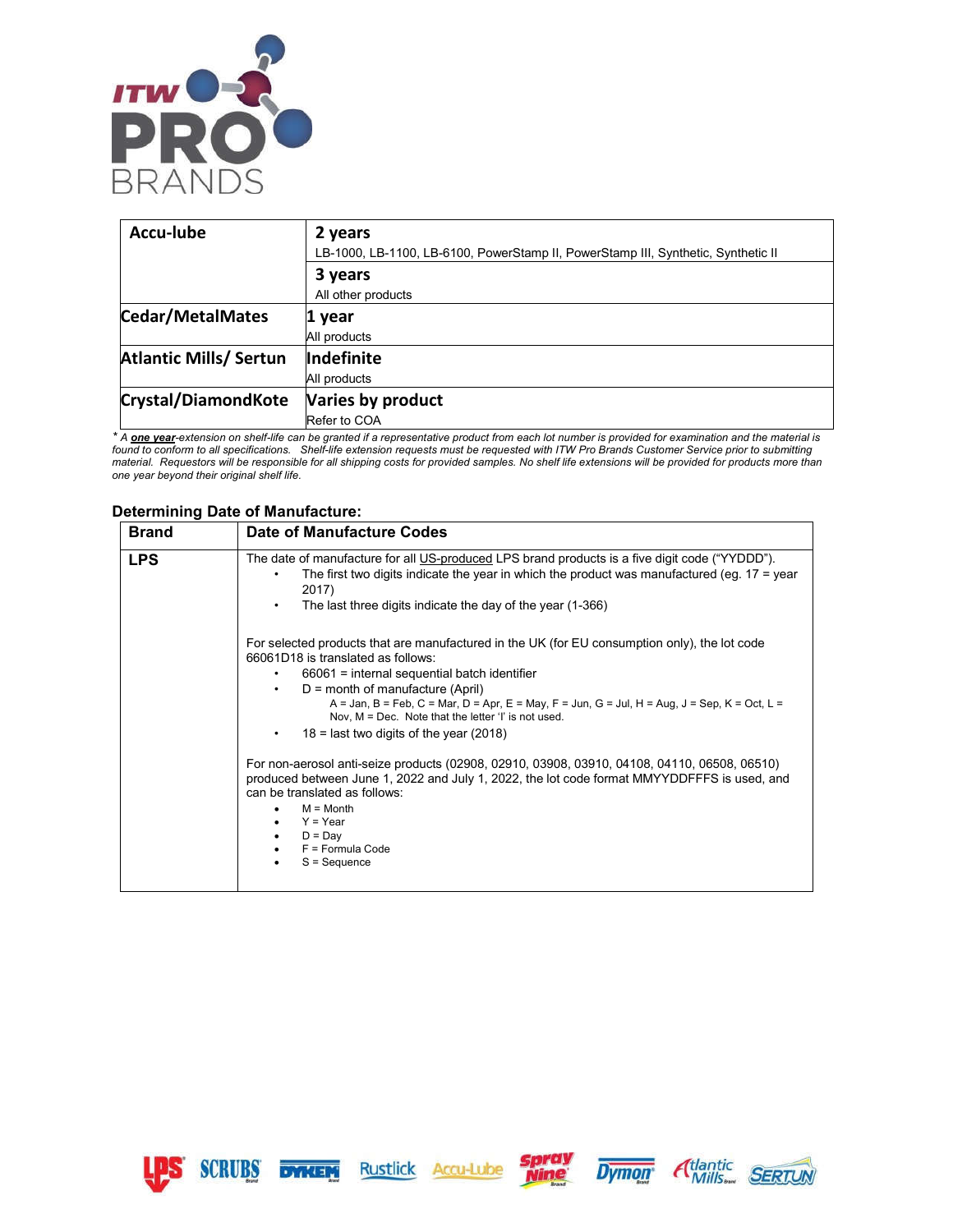

|               | <b>CANISTERS</b>                                                                                       |
|---------------|--------------------------------------------------------------------------------------------------------|
| <b>Scrubs</b> | YYDDDXN is translated as:                                                                              |
|               |                                                                                                        |
|               | $YY =$ last two digits of year                                                                         |
|               | $DDD =$ Julian day (001-366)                                                                           |
|               | $X =$ Manufacturing Line                                                                               |
|               | $Z =$ Batch of the day                                                                                 |
|               | EXAMPLE: 21032A1                                                                                       |
|               | 21: YY for the 2 digit year of 2021                                                                    |
|               | 032: Julian date for the 32nd day of the year                                                          |
|               | A: Designates production line 1                                                                        |
|               | 1: First batch filled for the product that day                                                         |
|               | <b>SINGLE PACKS</b>                                                                                    |
|               | YYDDDX(XX)Z is translated as:                                                                          |
|               | YY refers to the last two digits of the year.                                                          |
|               | DDD refers to the Julian date.                                                                         |
|               | $X(XX)$ refers to the Line/Shift. (1st = A, B/C, 2nd = D, E/F, 3rd = G, H/I).                          |
|               | $\circ$ The first line is a single processing machine that is designated as the A line on 1st shift, D |
|               | line on 2nd shift, and the G line on 3rd shift.                                                        |
|               |                                                                                                        |
|               | $\circ$ The second line is a dual processing machine that is designated as the B and C lines on        |
|               | 1st shift, E and F lines on 2nd shift, and H and I lines on 3rd shift. For example: The                |
|               | machine will produce lot 21032B1 and lot 21032C1 simultaneously and comingle the                       |
|               | products on the conveyor. The box will be labeled with both lots to the respective shift               |
|               | Z refers to the batch filled for the product that day.                                                 |
|               | <b>EXAMPLE: 21032BC1</b>                                                                               |
|               | 21: YY for the 2 digit year of 2021                                                                    |
|               |                                                                                                        |
|               | 032: Julian date for the 32nd day of the year BC:<br>Designates double pack line on 1st shift          |
|               | 1: First batch filled for the product that day                                                         |
|               |                                                                                                        |
|               | For items produced before January 1, 2021 B75071                                                       |
|               | is translated as:                                                                                      |
|               | $B =$ production line<br>$\bullet$                                                                     |
|               | 750 = reverse order of Julian day (day 057, which is 02/26)                                            |
|               | $7 =$ last digit of the year (2017)                                                                    |
|               | $1 =$ first run of the day<br>$\bullet$                                                                |
|               |                                                                                                        |









┑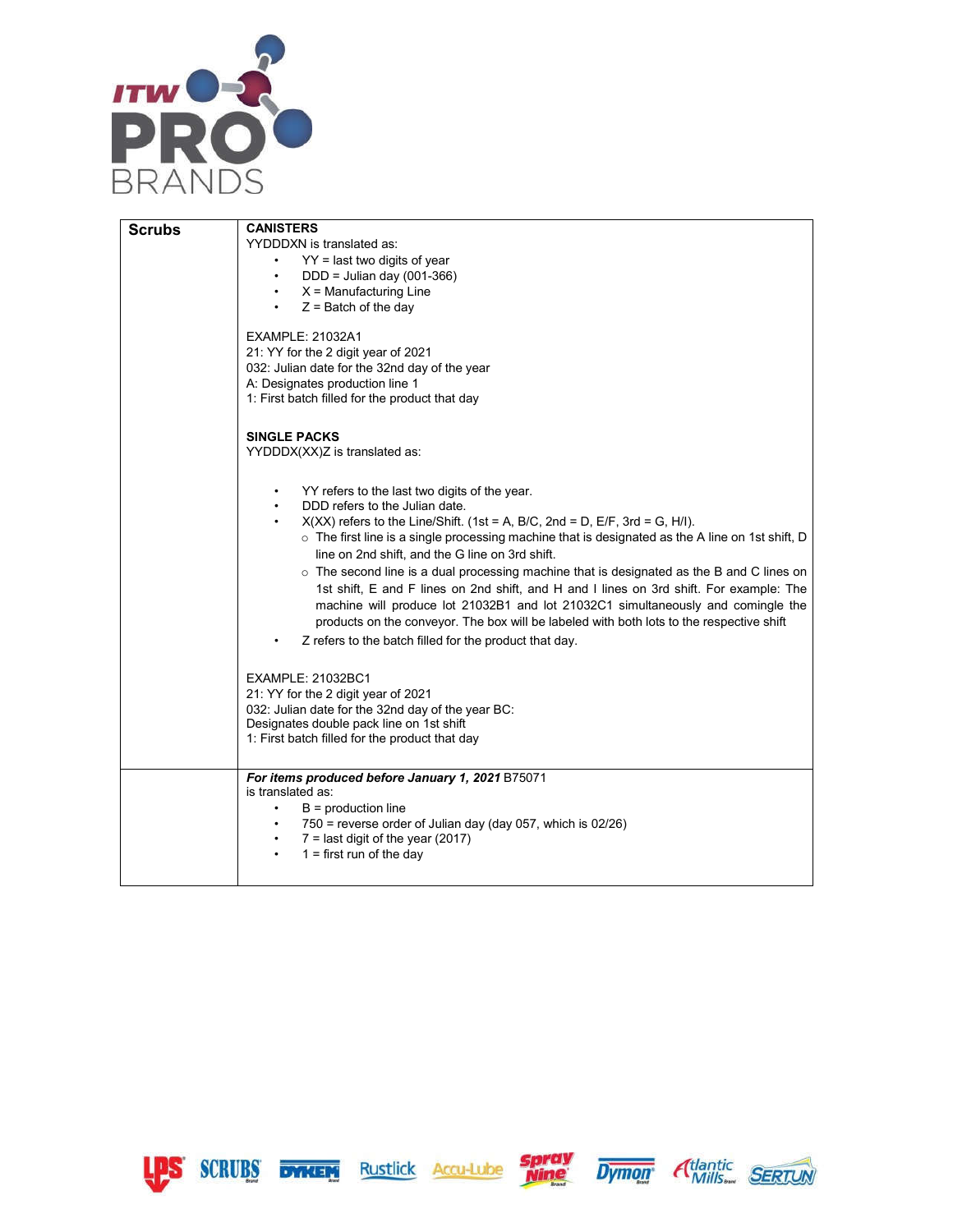

| <b>Dykem</b>      | YYDDDN is translated as:                                                                                 |
|-------------------|----------------------------------------------------------------------------------------------------------|
|                   | $YY =$ last two digits of year                                                                           |
|                   | DDD = Julian day (001-366)<br>$\bullet$ .<br><br><br><br><br><br><br><br><br><br><br><br>                |
|                   |                                                                                                          |
|                   | $N =$ Batch of the day                                                                                   |
|                   | <b>EXAMPLE: 210321</b>                                                                                   |
|                   |                                                                                                          |
|                   | 21: YY for the 2 digit year of 2021                                                                      |
|                   | 032: Julian date for the 32nd day of the year                                                            |
|                   | 1: First batch filled for the product that day                                                           |
|                   |                                                                                                          |
|                   | For items produced before January 1, 2021 B75071                                                         |
|                   | is translated as:                                                                                        |
|                   | $\bullet$<br>$B =$ production line                                                                       |
|                   | 750 = reverse order of Julian day (day 057, which is 02/26)                                              |
|                   | $7 =$ last digit of the year (2017)                                                                      |
|                   | $1 =$ first run of the day<br>$\bullet$                                                                  |
|                   |                                                                                                          |
|                   | For Bulk and Tube Inks/Paints, Layout Fluids produced before January 1, 2016 14H05D                      |
|                   | is translated as:                                                                                        |
|                   | 14 = last two digits of the year (2014)                                                                  |
|                   | $H =$ month (A=Jan, B=Feb, etc.; skip letter I)<br>$\bullet$                                             |
|                   | $05 =$ batch number in the month<br>$\bullet$                                                            |
|                   | $D =$ product line code                                                                                  |
|                   |                                                                                                          |
|                   | YYDDDN is translated as:                                                                                 |
| <b>Dymon</b>      |                                                                                                          |
|                   | $YY =$ last two digits of year                                                                           |
|                   | DDD = Julian day (001-366)<br>$\bullet$                                                                  |
|                   | $N =$ Batch of the day (sometimes omitted)                                                               |
|                   | For items produced before January 1, 2021 B75071<br>is translated as:                                    |
|                   | $\bullet$ . The set of $\bullet$<br>$B =$ production line                                                |
|                   | 750 = reverse order of Julian day (day 057, which is 02/26)<br>$\bullet$                                 |
|                   |                                                                                                          |
|                   | $7 =$ last digit of the year (2017)<br>$\bullet$                                                         |
|                   | $1 =$ first run of the day                                                                               |
|                   |                                                                                                          |
| <b>Spray Nine</b> | 0JZ4247M is translated as:                                                                               |
|                   | 0= Last digit of year (0 = 2020)<br>$\bullet$                                                            |
|                   | J= Month of mfg. (A = Jan, B = Feb, C = Mar, D = Apr, E = May, F = Jun, G = Jul, H = Aug, I<br>$\bullet$ |
|                   | $=$ Sep, J = Oct, K = Nov, L = Dec)                                                                      |
|                   | Z4247 is the internal ID $#$ $\square$<br>$M =$ facility                                                 |
|                   |                                                                                                          |
|                   | For items produced before January 1, 2021 7EX1012A09                                                     |
|                   | is translated as:                                                                                        |
|                   | 7= Last digit of year                                                                                    |
|                   | $E =$ Bulk mfg. date (A = Jan, B= Feb, etc.)                                                             |
|                   |                                                                                                          |
|                   | $X =$ facility                                                                                           |
|                   | 1012 is the lot# (internally assigned)<br>٠                                                              |
|                   | $A = Shift$                                                                                              |
|                   | $09 = Day of month$                                                                                      |
|                   |                                                                                                          |